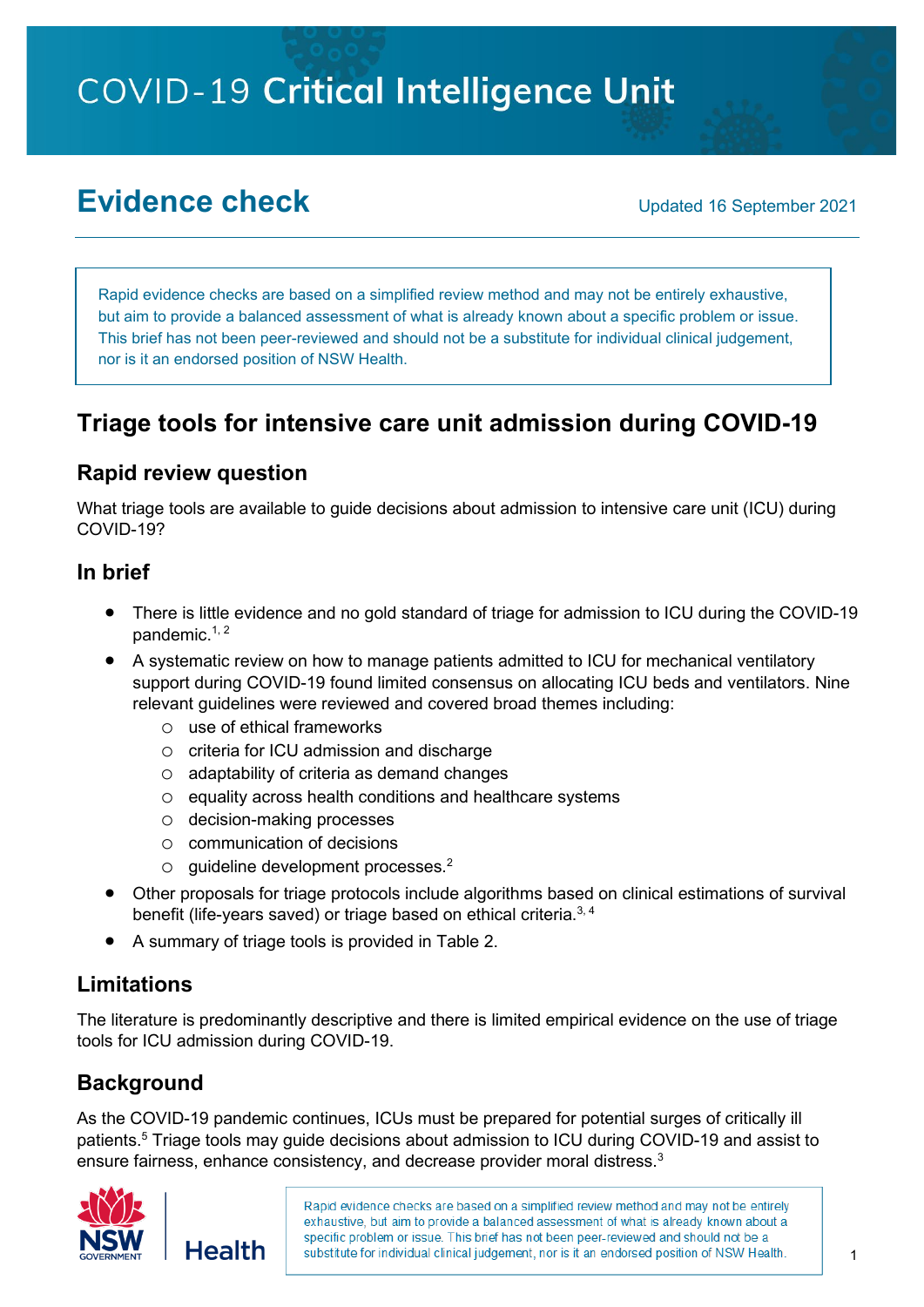## **Methods** (Appendix 1)

PubMed and grey literature were searched on 13 August 2021.

#### **Table 1: Systematic reviews or evaluation studies**

| <b>Source</b>                                                                                                                                                                     | <b>Summary</b>                                                                                                                                                                                                                                                                                                                                                                                                                                                                                                                                                                                                                                               |
|-----------------------------------------------------------------------------------------------------------------------------------------------------------------------------------|--------------------------------------------------------------------------------------------------------------------------------------------------------------------------------------------------------------------------------------------------------------------------------------------------------------------------------------------------------------------------------------------------------------------------------------------------------------------------------------------------------------------------------------------------------------------------------------------------------------------------------------------------------------|
| <b>Peer reviewed sources</b>                                                                                                                                                      |                                                                                                                                                                                                                                                                                                                                                                                                                                                                                                                                                                                                                                                              |
| Triage protocol for<br>allocation of critical health<br>resources                                                                                                                 | A narrative review describing the ICU triage protocols, tools, criteria,<br>$\bullet$<br>ethical justification, and framework for ICU triage tools presented in<br>the literature between January 2006 and July 2020.                                                                                                                                                                                                                                                                                                                                                                                                                                        |
| during the COVID-19                                                                                                                                                               | The review highlighted three aspects.<br>$\bullet$                                                                                                                                                                                                                                                                                                                                                                                                                                                                                                                                                                                                           |
| health emergency. A<br>review<br>lacorossi, et al. 2020 $1$                                                                                                                       | $\circ$ A gold standard of triage does not exist for the adult or paediatric<br>population.                                                                                                                                                                                                                                                                                                                                                                                                                                                                                                                                                                  |
|                                                                                                                                                                                   | Triage tools alone, without ethical support, do not guarantee<br>$\circ$<br>protective standards for all those involved in a pandemic.                                                                                                                                                                                                                                                                                                                                                                                                                                                                                                                       |
|                                                                                                                                                                                   | $\circ$ Applying a multi-principle allocation strategy can be a good guide<br>for decision-making during a pandemic, but it is not simple, and the<br>boundary between ethics and clinic is not always clear.                                                                                                                                                                                                                                                                                                                                                                                                                                                |
|                                                                                                                                                                                   | The findings suggest setting up clinical ethics committees in hospitals<br>$\bullet$<br>to ensure that the decision is not left to the sole judgment of health<br>practitioners.                                                                                                                                                                                                                                                                                                                                                                                                                                                                             |
| <b>Adult ICU triage during</b><br>the coronavirus disease<br>2019 pandemic: who will<br>live and who will die?                                                                    | This article provides practical guidance to frontline physicians forced to<br>make critical rationing decisions through proposing a triage algorithm<br>based on clinical estimations of the incremental survival benefit<br>(saving the most life-years) provided by ICU care.                                                                                                                                                                                                                                                                                                                                                                              |
| Sprung, et al. 2020 $3$                                                                                                                                                           | The algorithm has four prioritisation categories: performance score,<br>$\bullet$<br>ASA score, number of organ failures, and predicted survival.                                                                                                                                                                                                                                                                                                                                                                                                                                                                                                            |
|                                                                                                                                                                                   | The report suggested having a separate triage officer or committee for<br>making admission and discharge triage decisions depending on the<br>magnitude of the crisis.                                                                                                                                                                                                                                                                                                                                                                                                                                                                                       |
| <b>Ethical criteria for the</b><br>admission and<br>management of patients<br>in the ICU under<br>conditions of limited<br>medical resources<br>Tambone, et al. 2020 <sup>4</sup> | Proposed five ethical criteria for the triage of patients in conditions of<br>$\bullet$<br>limited resources, such as the COVID-19 pandemic. The criteria are<br>based on interdisciplinary and intercultural dialogue between<br>specialists from different disciplines.<br>The good of a single patient should be considered in the<br>$\circ$<br>framework of the common good. No-one must be abandoned or<br>discriminated against for any reason. Before denying a necessary<br>referral of a patient to an ICU it is required to consider alternatives<br>both for the immediate case and, based on the experience gained,<br>for simiar future cases. |
|                                                                                                                                                                                   | $\circ$ Appropriate assistance to any person in need of medical care<br>should be provided whenever possible.                                                                                                                                                                                                                                                                                                                                                                                                                                                                                                                                                |



**Health**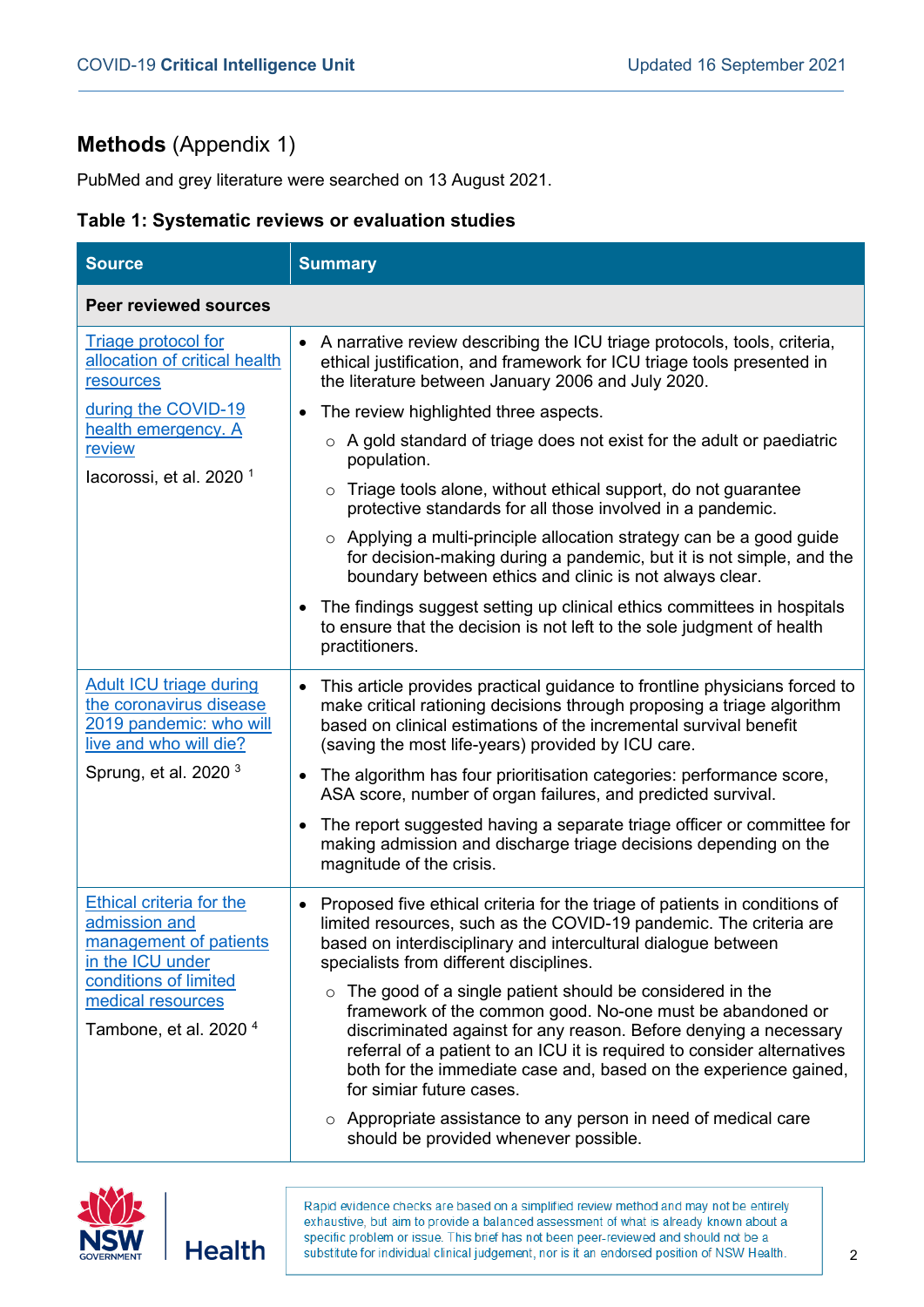| <b>Source</b>                                                                                         | <b>Summary</b>                                                                                                                                                                                                                                                                                                                                         |
|-------------------------------------------------------------------------------------------------------|--------------------------------------------------------------------------------------------------------------------------------------------------------------------------------------------------------------------------------------------------------------------------------------------------------------------------------------------------------|
| <b>Peer reviewed sources</b>                                                                          |                                                                                                                                                                                                                                                                                                                                                        |
|                                                                                                       | Triage must be carried out on a case-by-case basis, with reference<br>$\circ$<br>not only to the patient's clinical condition but also to the availability<br>of resources in the hospital.<br>Inappropriate treatments are not acceptable.<br>$\circ$<br>$\circ$ Adequate forms of palliative and spiritual care must be assured,<br>where necessary. |
| <b>Managing intensive care</b><br>admissions when there<br>are not enough beds<br>during the COVID-19 | A systematic review to understand how to manage patients admitted<br>$\bullet$<br>to ICU and how the patients should receive mechanical ventilatory<br>support during periods of high demand during the COVID-19<br>pandemic.                                                                                                                          |
| pandemic: a systematic<br>review                                                                      | Nine relevant guidelines were included.<br>$\bullet$                                                                                                                                                                                                                                                                                                   |
| Tyrrell, et al. 2020 $2$                                                                              | $\circ$ Six guidelines were national or transnational level guidance (United<br>Kingdom, Switzerland, Belgium, Australia and New Zealand, Italy,<br>and Sri Lanka)                                                                                                                                                                                     |
|                                                                                                       | ○ One was state level (Kansas, USA)                                                                                                                                                                                                                                                                                                                    |
|                                                                                                       | One international (Extracorporeal Life Support Organization)<br>$\circ$                                                                                                                                                                                                                                                                                |
|                                                                                                       | One specific to military hospitals (Department of Defense, USA).<br>$\circ$                                                                                                                                                                                                                                                                            |
|                                                                                                       | The guidelines covered several broad themes.                                                                                                                                                                                                                                                                                                           |
|                                                                                                       | Use of ethical frameworks<br>$\circ$                                                                                                                                                                                                                                                                                                                   |
|                                                                                                       | $\circ$ Criteria for ICU admission and discharge                                                                                                                                                                                                                                                                                                       |
|                                                                                                       | Adaptation of criteria as demand changes<br>O                                                                                                                                                                                                                                                                                                          |
|                                                                                                       | Equality across health conditions and healthcare systems<br>O                                                                                                                                                                                                                                                                                          |
|                                                                                                       | Decision-making processes<br>O                                                                                                                                                                                                                                                                                                                         |
|                                                                                                       | ○ Communication of decisions                                                                                                                                                                                                                                                                                                                           |
|                                                                                                       | Guideline development processes.<br>$\circ$                                                                                                                                                                                                                                                                                                            |
|                                                                                                       | The review found limited consensus on how to allocate the finite<br>resource of ICU beds and ventilators, and a lack of high-quality<br>evidence and guidelines on resource allocation during the pandemic.                                                                                                                                            |

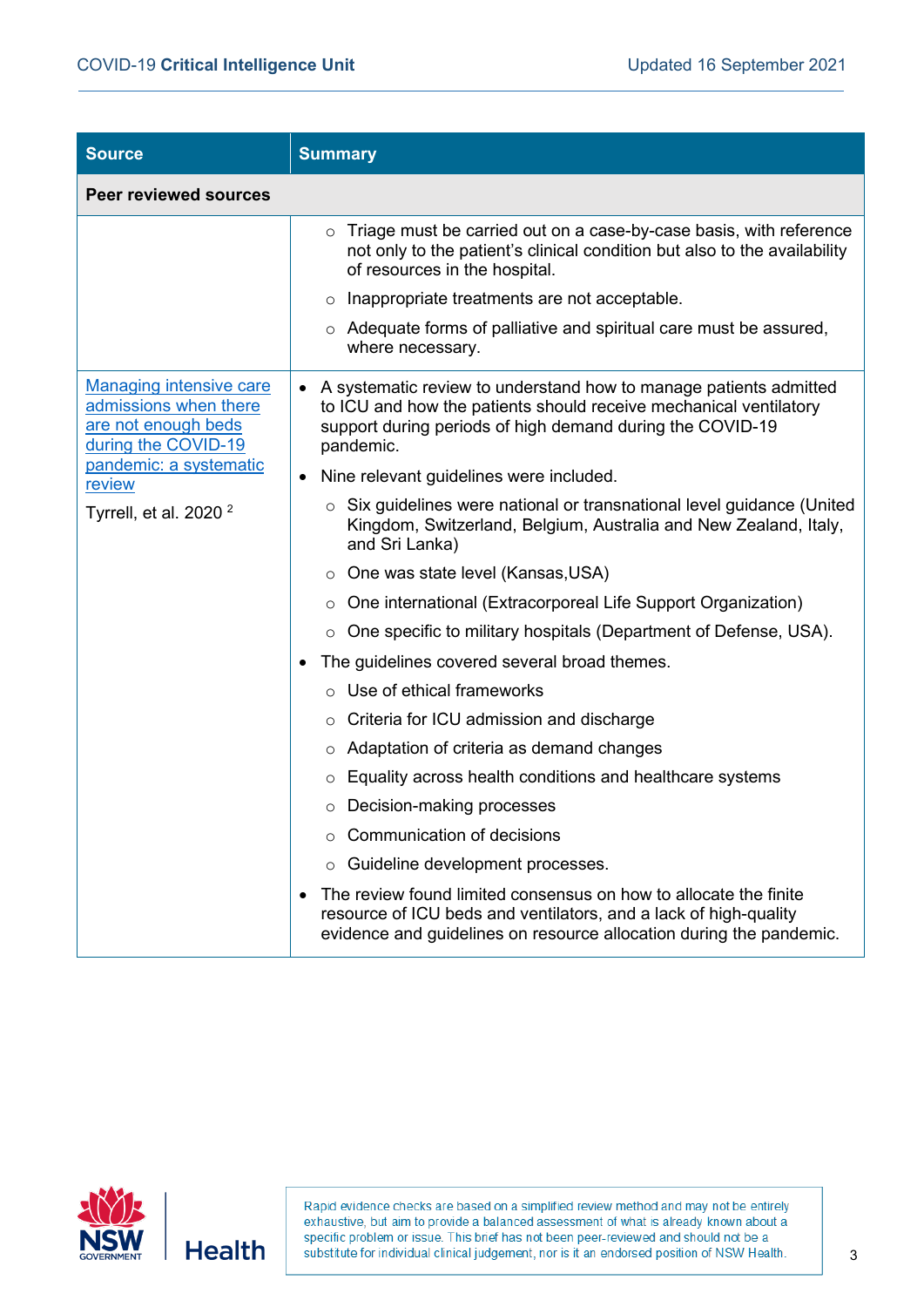#### **Table 2: Summary of tools**

| <b>Tool</b>                                                                                                                                                                | <b>Source and country</b>                                                    | <b>Date</b>       | <b>Population</b><br>group                                          |
|----------------------------------------------------------------------------------------------------------------------------------------------------------------------------|------------------------------------------------------------------------------|-------------------|---------------------------------------------------------------------|
| Prioritisation of ICU treatments for<br>critically ill patients in a COVID-19<br>pandemic with scarce resources                                                            | Commentary,<br><b>Anaesth Crit Care</b><br>Pain Med.                         | May 2020          | ICU                                                                 |
|                                                                                                                                                                            | France                                                                       |                   |                                                                     |
| Position paper: triage decisions for<br>severely ill patients during the COVID-<br>19 pandemic <sup>7</sup>                                                                | Israeli Joint<br>Commission,<br>Rambam<br>Maimonides Med J.<br><b>Israel</b> | <b>July 2020</b>  | ICU                                                                 |
| <b>Mitigating inequities and saving lives</b><br>with ICU triage during the COVID-19<br>pandemic <sup>8</sup>                                                              | Commentary, Am J<br><b>Respir Crit Care</b><br>Med.<br><b>USA</b>            | Feb 2020          | ICU                                                                 |
| Admission decisions to intensive care<br>units in the context of the major<br><b>COVID-19 outbreak: local guidance</b><br>from the COVID-19 Paris-region area <sup>9</sup> | Review, Critical<br>Care.<br>France                                          | May 2020          | ICU: Severely<br>hypoxemic<br>COVID-19<br>patients                  |
| The Italian document: decisions for<br>intensive care when there is an<br>imbalance between care needs and<br>resources during the COVID-19 <sup>10</sup>                  | Reference standard,<br>Ann Intensive Care.<br>Italy                          | <b>June 2021</b>  | ICU                                                                 |
| Triage decisions in the context of<br>COVID-19: Old burden, new<br>challenge—the structured approach for<br>intensive care unit triage (SAINT)<br>protocol <sup>11</sup>   | Protocol, Military<br>Medicine.<br><b>USA</b>                                | February 2021     | ICU, military<br>medical<br>treatment<br>facilities<br>All patients |
| <b>COVID-19 clinical management: living</b><br>quidance <sup>12</sup>                                                                                                      | <b>World Health</b><br>Organization                                          | January 2021      | All patients                                                        |
| Algorithm for COVID-19 triage and<br>referral: patient triage and referral for<br>resource-limited settings during<br>community transmission 13                            | <b>World Health</b><br>Organization,<br><b>Western Pacific</b><br>Region     | <b>March 2020</b> | All patients                                                        |
| <b>Strengthening the health systems</b><br>response to COVID-19: technical<br>guidance #2: creating surge capacity<br>for acute and intensive care 14                      | <b>World Health</b><br>Organization,<br>Regional Office for<br>Europe        | April 2020        | ICU                                                                 |

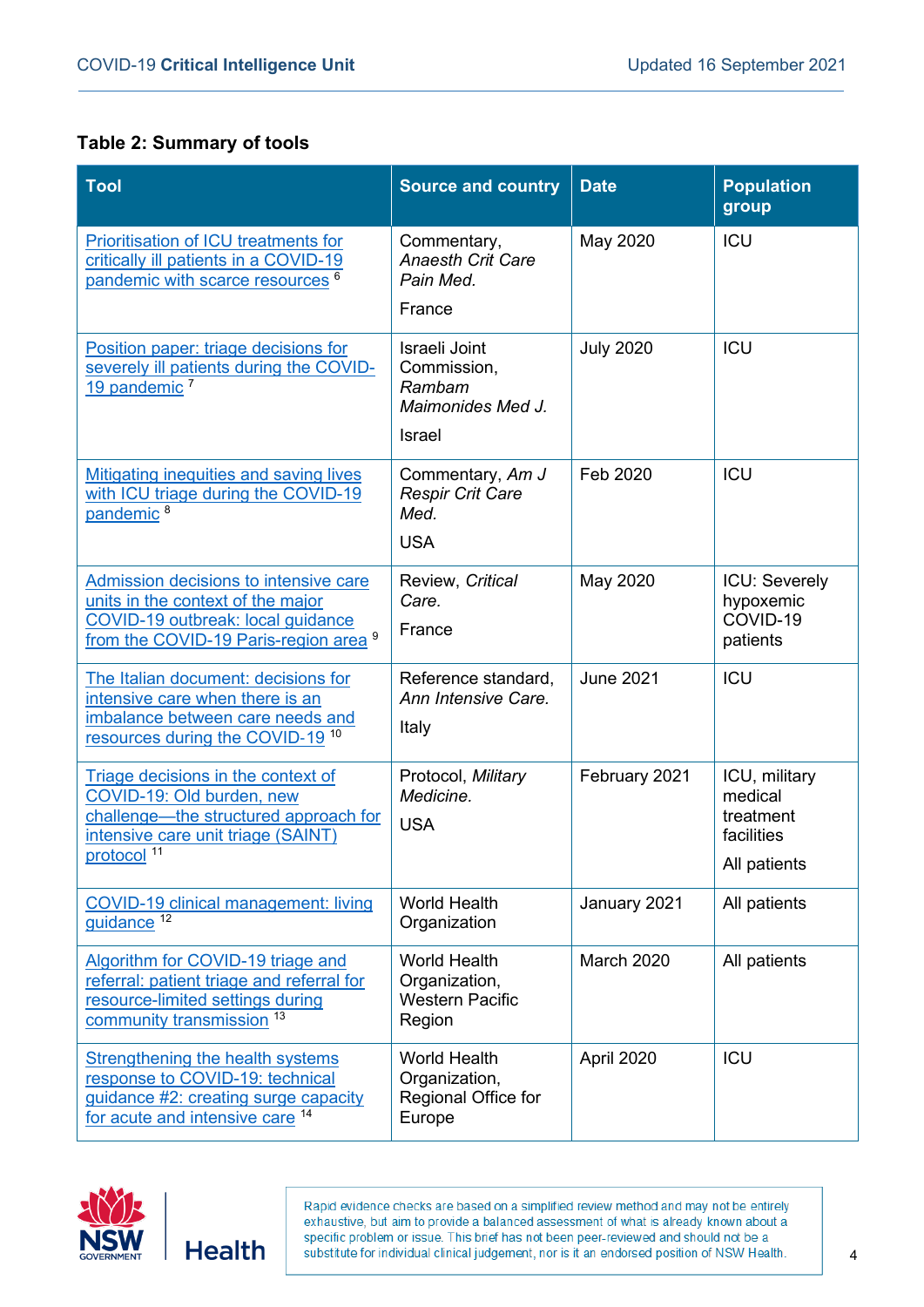| <b>NSW adult intensive care services</b><br>pandemic response planning 15                                                                                                                                          | NSW Health.<br>Australia                                                                                                                | <b>July 2021</b> | <b>ICU</b>   |
|--------------------------------------------------------------------------------------------------------------------------------------------------------------------------------------------------------------------|-----------------------------------------------------------------------------------------------------------------------------------------|------------------|--------------|
| <b>Standard operating procedure (SOP)</b><br>for triage of suspected COVID-19<br>patients in non-US healthcare settings:<br>early identification and prevention of<br>transmission during triage 16                | <b>Centers for Disease</b><br>Control and<br>Prevention. USA                                                                            | February 2021    | All patients |
| Crisis standards of care planning<br>guidance for the COVID-19 pandemic<br>17                                                                                                                                      | The Commonwealth<br>of Massachusetts,<br><b>USA</b><br><b>Executive Office of</b><br><b>Health and Human</b><br>Services.<br><b>USA</b> | October 2020     | <b>ICU</b>   |
| COVID-19 guidelines <sup>18</sup>                                                                                                                                                                                  | <b>Australian and New</b><br><b>Zealand Intensive</b><br><b>Care Society</b><br>(ANZICS)                                                | October 2020     | <b>ICU</b>   |
| <b>Provisional clinical practice guidelines</b><br>on COVID-19 suspected and<br>confirmed patients <sup>19</sup>                                                                                                   | Ministry of Health, Sri<br>Lanka                                                                                                        | March 2020       | All patients |
| <b>Preparing for COVID-19: early</b><br>experience from an intensive care unit<br>in Singapore <sup>5</sup>                                                                                                        | Correspondence,<br>Critical Care.<br>Singapore                                                                                          | March 2020       | <b>ICU</b>   |
| <b>Ethical principles concerning</b><br>proportionality of critical care during<br>the COVID-19 pandemic: advice by the<br>Belgian Society of IC medicine <sup>20</sup>                                            | Belgian Society of<br><b>Intensive Care</b><br>Medicine.<br>Belgium                                                                     | March 2020       | ICU          |
| Clinical ethics recommendations for<br>the allocation of intensive care<br>treatments in exceptional, resource-<br>limited circumstances: the Italian<br>perspective during the COVID-19<br>epidemic <sup>21</sup> | Editorial, Critical<br>Care.<br>Italy                                                                                                   | April 2020       | <b>ICU</b>   |
| Ethical considerations: care of the<br>critically ill and injured during<br>pandemics and disasters: CHEST<br>consensus statement <sup>22</sup>                                                                    | American College of<br><b>Chest Physicians</b><br>(CHEST).<br><b>USA</b>                                                                | October 2014     | <b>ICU</b>   |

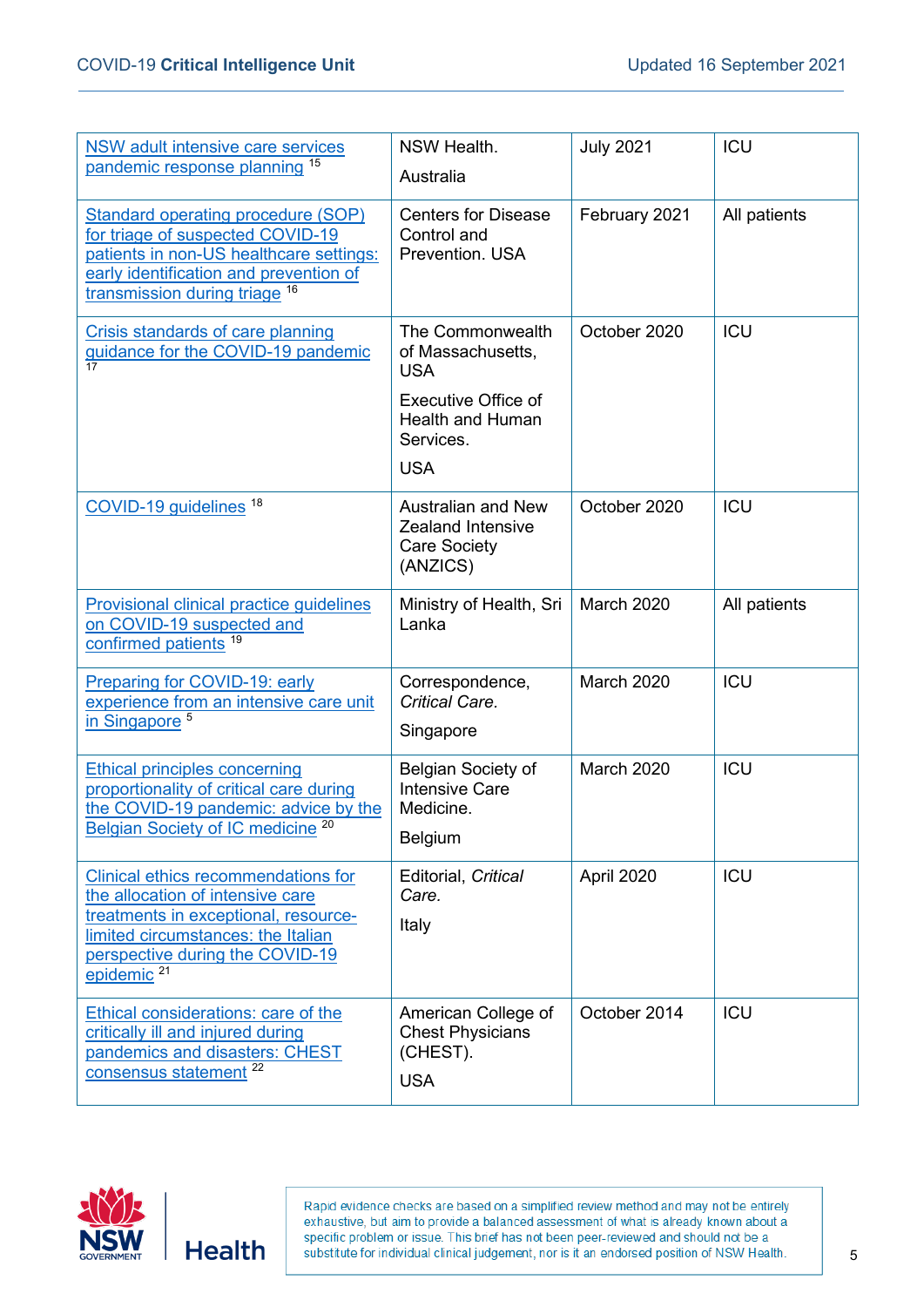| Triage: care of the critically ill and<br>injured during pandemics and<br>disasters: CHEST consensus<br>statement <sup>23</sup>                                                                | American College of<br><b>Chest Physicians</b><br>(CHEST).<br><b>USA</b>      | October 2014     | ICU        |
|------------------------------------------------------------------------------------------------------------------------------------------------------------------------------------------------|-------------------------------------------------------------------------------|------------------|------------|
| Lower mortality of COVID-19 by early<br>recognition and intervention:<br>experience from Jiangsu Province <sup>24</sup>                                                                        | Correspondence,<br><b>Annals of Intensive</b><br>Care.<br>China               | March 2020       | <b>ICU</b> |
| Daniel Sokol: The life and death<br>decisions of COVID-19 <sup>25</sup>                                                                                                                        | Blog, BMJ                                                                     | March 2020       | ICU        |
| A framework for rationing ventilators<br>and critical care beds during the<br>COVID-19 pandemic <sup>26</sup>                                                                                  | Commentary, JAMA                                                              | March 2020       | <b>ICU</b> |
| Too many patientsa framework to<br>guide statewide allocation of scarce<br>mechanical ventilation during disasters<br>27                                                                       | Review,<br>Contemporary<br><b>Reviews in Critical</b><br><b>Care Medicine</b> | April 2019       | <b>ICU</b> |
| Preparing intensive care for the next<br>pandemic influenza <sup>28</sup>                                                                                                                      | Review, Critical Care                                                         | October 2019     | ICU        |
| Performance of influenza-specific<br>triage tools in an H1N1-positive cohort:<br>P/F ratio better predicts the need for<br>mechanical ventilation and critical care<br>admission <sup>29</sup> | Review, Critical Care                                                         | <b>June 2015</b> | <b>ICU</b> |
| The Simple Triage Scoring System<br>(STSS) successfully predicts mortality<br>and critical care resource utilization in<br>H1N1 pandemic flu: a retrospective<br>analysis <sup>30</sup>        | Observational study,<br><b>Critical Care</b>                                  | January 2011     | <b>ICU</b> |
| A multicentre evaluation of two<br>intensive care unit triage protocols for<br>use in an influenza pandemic <sup>31</sup>                                                                      | Multicentre study,<br><b>MJA</b>                                              | August 2012      | ICU        |

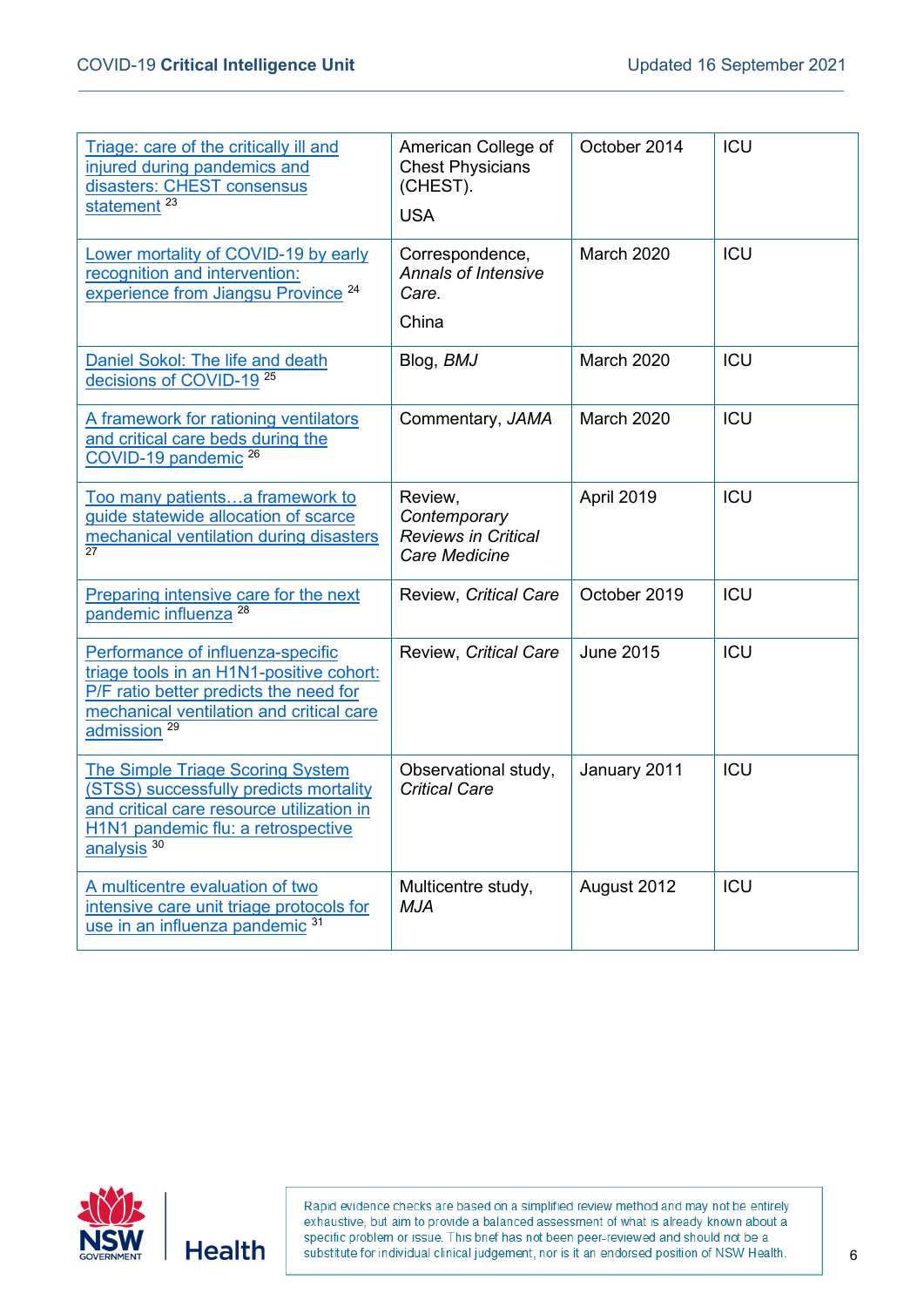## **Appendix**

#### **PubMed search terms**

PubMed Search string: ((((((2019-nCoV[title/abstract] or nCoV[title/abstract] or covid-19[title/abstract] or covid19[title/abstract] or "covid 19"[title/abstract] OR "coronavirus"[MeSH Terms] OR "coronavirus"[title/abstract]))))) AND ("triage"[MeSH Terms] OR "triage"[title/abstract])) AND (("intensive care"[title/abstract] OR "ICU"[title/abstract] OR "critical care"[title/abstract] OR "Intensive Care Units"[MesH Terms]))

PubMed Search string: ("pandemics"[MeSH Terms] OR pandemic\*[title/abstract]) AND ((("intensive care"[title/abstract] OR "ICU"[title/abstract] OR "critical care"[title/abstract] OR "Intensive Care Units"[MesH Terms])) AND ("triage"[MeSH Terms] OR "triage"[title/abstract]))

#### **Google search terms**

COVID-19 AND triage AND intensive care AND protocol

#### **Inclusion and exclusion criteria**

| <b>Inclusion</b>       | <b>Exclusion</b>                  |
|------------------------|-----------------------------------|
| • Published in English | • Not in English                  |
|                        | Abstract only                     |
|                        | Paediatric or neonate populations |

## **References**

- 1. Iacorossi L, Fauci AJ, Napoletano A, et al. Triage protocol for allocation of critical health resources during Covid-19 pandemic and public health emergencies. A narrative review. Acta bio-medica : Atenei Parmensis. 2020;91(4):e2020162-e. DOI: 10.23750/abm.v91i4.10393
- 2. Tyrrell CSB, Mytton OT, Gentry SV, et al. Managing intensive care admissions when there are not enough beds during the COVID-19 pandemic: a systematic review. Thorax. 2021 Mar;76(3):302-12. DOI: 10.1136/thoraxjnl-2020-215518
- 3. Sprung CL, Joynt GM, Christian MD, et al. Adult ICU Triage During the Coronavirus Disease 2019 Pandemic: Who Will Live and Who Will Die? Recommendations to Improve Survival. Crit Care Med. 2020 Aug;48(8):1196-202. DOI: 10.1097/ccm.0000000000004410
- 4. Tambone V, Boudreau D, Ciccozzi M, et al. Ethical Criteria for the Admission and Management of Patients in the ICU Under Conditions of Limited Medical Resources: A Shared International Proposal in View of the COVID-19 Pandemic. Front Public Health. 2020;8:284. DOI: 10.3389/fpubh.2020.00284
- 5. Liew MF, Siow WT, MacLaren G, et al. Preparing for COVID-19: early experience from an intensive care unit in Singapore. Crit Care. 2020 Mar 9;24(1):83. DOI: 10.1186/s13054-020- 2814-x
- 6. Leclerc T, Donat N, Donat A, et al. Prioritisation of ICU treatments for critically ill patients in a COVID-19 pandemic with scarce resources. Anaesth Crit Care Pain Med. 2020 Jun;39(3):333- 9. DOI: 10.1016/j.accpm.2020.05.008
- 7. Steinberg A, Levy-Lahad E, Karni T, et al. Israeli Position Paper: Triage Decisions for Severely Ill Patients During the COVID-19 Pandemic. Chest. 2020 Dec;158(6):2278-81. DOI: 10.1016/j.chest.2020.07.052

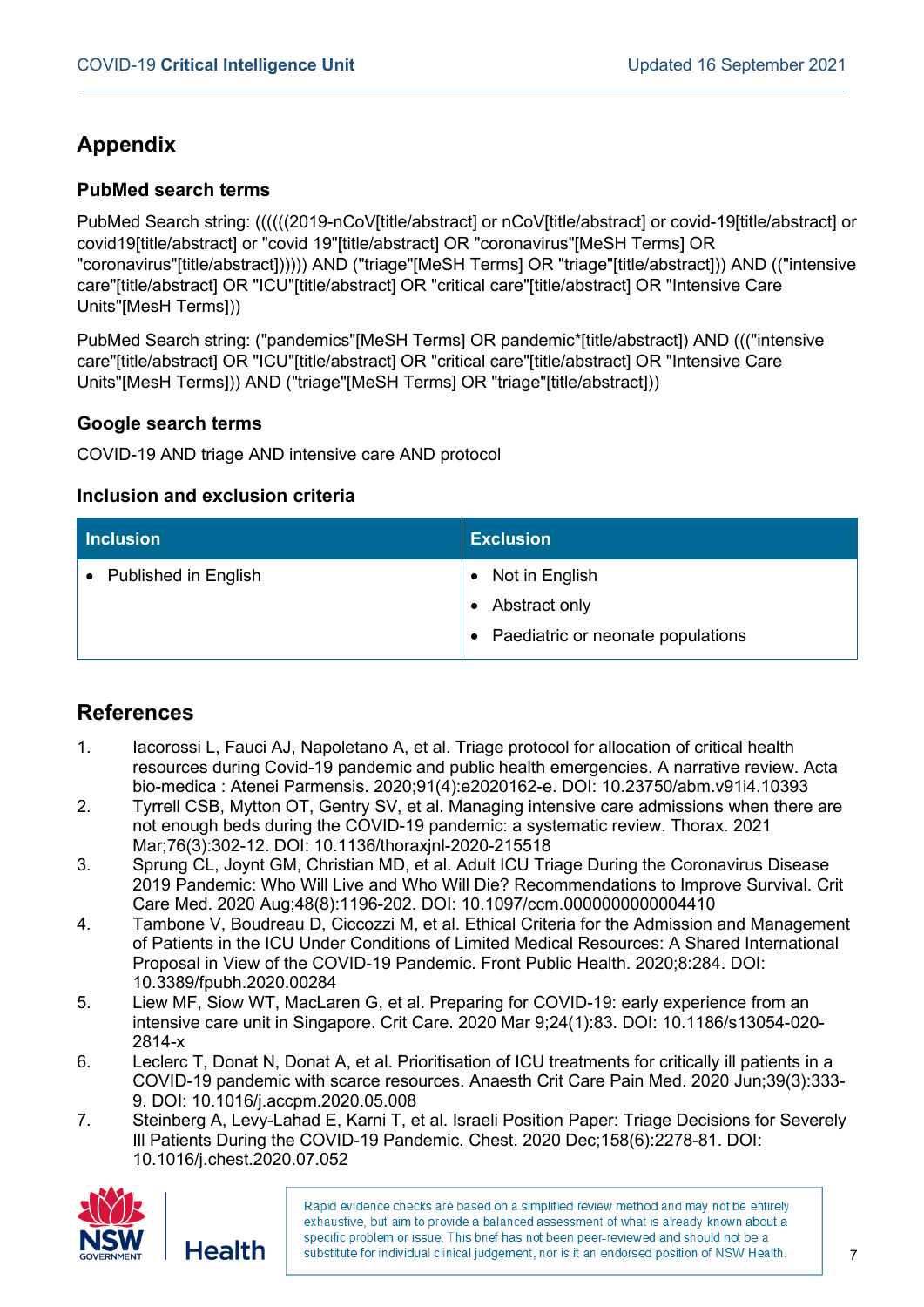- 8. White DB, Lo B. Mitigating Inequities and Saving Lives with ICU Triage during the COVID-19 Pandemic. Am J Respir Crit Care Med. 2021 Feb 1;203(3):287-95. DOI: 10.1164/rccm.202010- 3809CP
- 9. Azoulay É, Beloucif S, Guidet B, et al. Admission decisions to intensive care units in the context of the major COVID-19 outbreak: local guidance from the COVID-19 Paris-region area. Crit Care. 2020 Jun 5;24(1):293. DOI: 10.1186/s13054-020-03021-2
- 10. Riccioni L, Ingravallo F, Grasselli G, et al. The Italian document: decisions for intensive care when there is an imbalance between care needs and resources during the COVID-19 pandemic. Ann Intensive Care. 2021 Jun 29;11(1):100. DOI: 10.1186/s13613-021-00888-4
- 11. Jänig C, Forklage R, Gurney JM, et al. Triage Decisions in the Context of COVID-19: Old Burden, New Challenge-The Structured Approach for Intensive Care Unit Triage (SAINT) Protocol. Mil Med. 2021 Feb 26;186(3-4):e300-e4. DOI: 10.1093/milmed/usaa287
- 12. World Health Organization. COVID-19 Clinical management: living guidance [Internet]. World Health Organization, Switzerland, June 2021. [cited 13 August 2021]. Available from: [https://www.who.int/publications/i/item/WHO-2019-nCoV-clinical-2021-1.](https://www.who.int/publications/i/item/WHO-2019-nCoV-clinical-2021-1)
- 13. World Health Organization. Algorithm for COVID-19 triage and referral : patient triage and referral for resource-limited settings during community transmission [Internet]. Switzerland: World Health Organization; 2021 [cited 16 August 2021]. Available from: [https://apps.who.int/iris/handle/10665/331915.](https://apps.who.int/iris/handle/10665/331915)
- 14. World Health Organization. Strengthening the health systems response to COVID-19: technical guidance #2: creating surge capacity for acute and intensive care, 6 April 2020 [Internet]. Switzerland: World Health Organization; 2021 [cited 16 August 2021]. Available from: [https://apps.who.int/iris/handle/10665/332562.](https://apps.who.int/iris/handle/10665/332562)
- 15. NSW Health. NSW adult intensive care services pandemic response planning [Internet]. Australia: NSW Health; 2021 [cited 16 August 2021]. Available from: [https://www.health.nsw.gov.au/Infectious/covid-19/communities-of-practice/Pages/guide-adult](https://www.health.nsw.gov.au/Infectious/covid-19/communities-of-practice/Pages/guide-adult-intensive-care.aspx)[intensive-care.aspx.](https://www.health.nsw.gov.au/Infectious/covid-19/communities-of-practice/Pages/guide-adult-intensive-care.aspx)
- 16. Centers for Disease Control and Prevention. Standard Operating Procedure (SOP) for Triage of Suspected COVID-19 Patients in non-US Healthcare Settings: Early Identification and Prevention of Transmission during Triage [Internet]. USA: Centers for Disease Control and Prevention; 2021 [cited 16 August 2021]. Available from: [https://www.cdc.gov/coronavirus/2019](https://www.cdc.gov/coronavirus/2019-ncov/hcp/non-us-settings/sop-triage-prevent-transmission.html) [ncov/hcp/non-us-settings/sop-triage-prevent-transmission.html.](https://www.cdc.gov/coronavirus/2019-ncov/hcp/non-us-settings/sop-triage-prevent-transmission.html)
- 17. Department of Public Health. Crisis standards of care planning guidance for the COVID-19 pandemic [Internet]. USA: The Commonwealth of Massachusetts Executive Office of Health and Human Services; 2020 [cited 16 August 2021]. Available from: [https://www.mass.gov/doc/crisis](https://www.mass.gov/doc/crisis-standards-of-care-planning-guidance-for-the-covid-19-pandemic/download)[standards-of-care-planning-guidance-for-the-covid-19-pandemic/download.](https://www.mass.gov/doc/crisis-standards-of-care-planning-guidance-for-the-covid-19-pandemic/download)
- 18. The Australian and New Zealand Intensive Care Society (ANZICS) COVID-19 Guidelines. Version 1. Accessed on 27 March 2020 Available from: [http://cechealthnswgovau/\\_\\_data/assets/pdf\\_file/0004/572512/ANZICS-COVID-19-Guidelines-](http://cechealthnswgovau/__data/assets/pdf_file/0004/572512/ANZICS-COVID-19-Guidelines-Version-1pdf)[Version-1pdf.](http://cechealthnswgovau/__data/assets/pdf_file/0004/572512/ANZICS-COVID-19-Guidelines-Version-1pdf) 2020.
- 19. Ministry of Health Sri Lanka. Provisional Clinical Practice Guidelines on COVID-19 suspected and confirmed patients. Accessed on 27 March 2020 Available from: [http://wwwepidgovlk/web/images/pdf/Circulars/Corona\\_virus/covid-19-cpg\\_march-2020-moh](http://wwwepidgovlk/web/images/pdf/Circulars/Corona_virus/covid-19-cpg_march-2020-moh-slpdf)[slpdf.](http://wwwepidgovlk/web/images/pdf/Circulars/Corona_virus/covid-19-cpg_march-2020-moh-slpdf) 2020.
- 20. Belgian Society of Intensive Care Medicine. Ethical principles concerning proportionality of critical care during the COVID-19 pandemic: advice by the Belgian Society of IC medicine. Accessed on 27 March 2020 Available from: [https://wwwhartcentrumhasseltbe/professioneel/nieuws-professioneel/ethical-principles](https://wwwhartcentrumhasseltbe/professioneel/nieuws-professioneel/ethical-principles-concerning-proportionality-of-critical-care-during-the-covid-19-pandemic-advice-by-the-belgian-society-of-ic-medicine)[concerning-proportionality-of-critical-care-during-the-covid-19-pandemic-advice-by-the-belgian](https://wwwhartcentrumhasseltbe/professioneel/nieuws-professioneel/ethical-principles-concerning-proportionality-of-critical-care-during-the-covid-19-pandemic-advice-by-the-belgian-society-of-ic-medicine)[society-of-ic-medicine.](https://wwwhartcentrumhasseltbe/professioneel/nieuws-professioneel/ethical-principles-concerning-proportionality-of-critical-care-during-the-covid-19-pandemic-advice-by-the-belgian-society-of-ic-medicine) 2020.
- 21. Marco Vergano GB, Alberto Giannini, Giuseppe Gristina, Sergio Livigni, Giovanni Mistraletti, Flavia Petrini. Clinical ethics recommendations for the allocation of intensive care treatments in exceptional resource limited circumstances accessed on 27 March 2020 Available from: